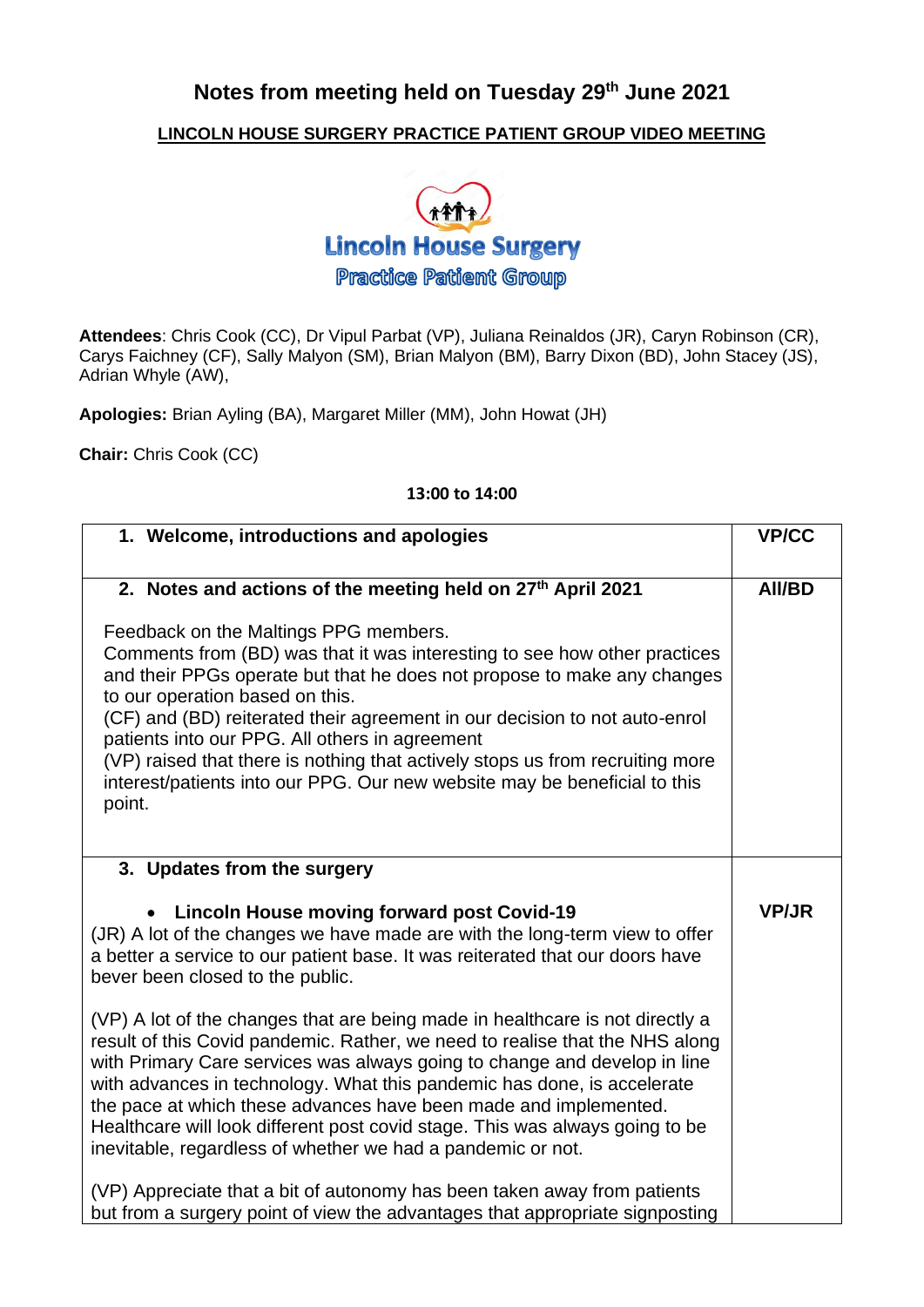| to the best and most appropriate care gives patients is advantageous. It also<br>saves patients' time and allows for faster treatment.<br>Whilst we acknowledge that some patients may feel that they are losing the<br>"personal touch", realistically all they are losing is the telephone call<br>speaking with a receptionist.<br>General Practice funding was based at an average of 2 contacts per patient,<br>per year. This has since increased to an average of 6 contacts per year. The<br>increased demand is obvious, patients are accessing our services more and<br>patient registrations are increasing too. This demand is being felt across the<br>country.<br>The PPG needs to consider ways to educate our patients to understand why<br>the patient experience has changed and the benefits of change.<br>(AW) The patient experience has changed. Staff have maintained<br>professional and in good moods despite the challenges. | All              |
|--------------------------------------------------------------------------------------------------------------------------------------------------------------------------------------------------------------------------------------------------------------------------------------------------------------------------------------------------------------------------------------------------------------------------------------------------------------------------------------------------------------------------------------------------------------------------------------------------------------------------------------------------------------------------------------------------------------------------------------------------------------------------------------------------------------------------------------------------------------------------------------------------------------------------------------------------------|------------------|
| Update on staffing levels and changes<br>(JR) 2x Care and Admin Coordinators have been recruited and are settling<br>into their new roles well. All eConsults, as well as the eLites which<br>receptionists complete on patients' behalf, are triaged by these two<br>coordinators. This ensures that all patients, regardless of whether they<br>complete an eConsult online or telephone in to have an eLite completed for<br>them, will have their issue triaged according to clinical need.                                                                                                                                                                                                                                                                                                                                                                                                                                                        |                  |
| New telephone system is being launched and goes live on $8th$ July. A<br>queuing functionality will allow patients the option to receive a call back once<br>they reach the front of the queue. This will save them having to remain on<br>hold. If they do not answer the call back, they will be sent a text message<br>that the surgery tried to call them and that they are required to phone in<br>again.                                                                                                                                                                                                                                                                                                                                                                                                                                                                                                                                         |                  |
| Website<br>(JR) New website has been launched and we have already received some<br>feedback. The website is highly customisable allowing us to make changes<br>relatively quickly, based on constructive feedback received. (JR) & (CC) to<br>work on the PPG section.                                                                                                                                                                                                                                                                                                                                                                                                                                                                                                                                                                                                                                                                                 | <b>JR/CC</b>     |
| 4. eConsult<br>An in-depth discussion evaluating all aspects relating to use of                                                                                                                                                                                                                                                                                                                                                                                                                                                                                                                                                                                                                                                                                                                                                                                                                                                                        | <b>JR/VP/AII</b> |
| eConsult.<br>(VP) eConsult is being used by numerous surgeries. However, Lincoln<br>House is the only surgery in Hertfordshire to employ eConsult as a total<br>triage platform, whereas other surgeries are using eConsult as an additional<br>slipstream/channel. This means that in these surgeries they have their usual<br>access channels for patients as well as eConsult. Because of the increased<br>demand these surgeries are experiencing an increase across all channels<br>as well as eConsult. There are discussions being had all over the county<br>with surgeries requesting to switch off/reduce the hours in which eConsults<br>can be submitted by patients.<br>Lincoln House opted to pay for the billable eConsult service and use it as<br>our main point of access. There is a misconception that eConsult is an                                                                                                              |                  |